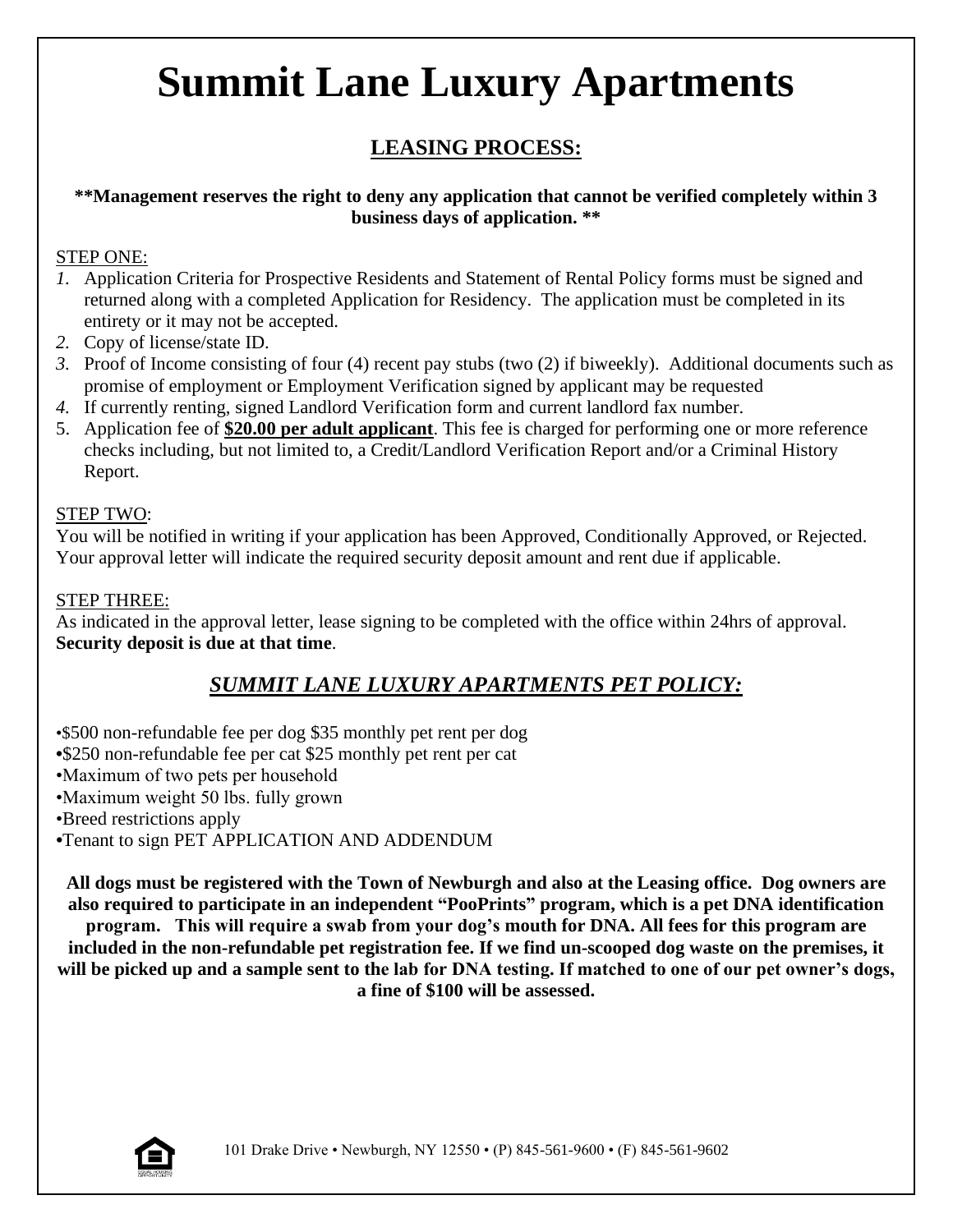# **Summit Lane Luxury Apartments**

## *STATEMENT OF RENTAL POLICY*

- 1. We are an equal opportunity housing provider. We fully comply with the federal Fair Housing Act. We do not discriminate against any person because of race, color, religion, national origin, sex, familial status, marital status, ancestry, sexual orientation, lawful sources of income, disability or handicap, or any other basis protected by applicable state of local fair housing laws.
- 2. Apartment availability policy. Apartments are subject to availability and may only become available for occupancy when a Certificate of Occupancy is granted if applicable. All utilities must be in the new occupant's name before move-in.
- 3. Occupancy guidelines: The number of people who may reside in an apartment is restricted and determined by the local government. At present two persons per one bedroom and four people per two bedrooms is permitted.
- 4. Application process. We evaluate every apartment application in the following manner. All applicants must complete and submit a rental application and answer all questions on the form. There is a **\$20.00 NON-REFUNDABLE APPLICATION FEE** for each name that will appear on the lease as a Tenant. Summit Lane Luxury Apartments will determine from your responses to the application questions, whether or not you qualify for the apartment you are applying for. The credit and personal information will be sent to our screening company and a credit report will be requested. In addition, criminal history, employment and rental references will be checked to confirm that they meet all of our rental criteria.

If you meet our criteria, we will approve your application. This process may take up to one week.

5. Upon receipt of the notice of approval all monies due must be paid in accordance with the approval letter.

#### 6. **RENTAL CRITERIA.**

#### **To qualify for an apartment at Summit Lane Luxury Apartments, you must meet the following criteria:**

A. **Income-** You must meet our income requirements. An applicant must be able to verify at least one-year of steady employment immediately preceding the date of the application. Applicants with a promise of employment must provide letter from employer.

Full-Time graduate students will be required to have a co-applicant sign the lease agreement. Income qualifications will be met by providing proof of an available source of income that meets the minimum income standards.

- B. **Rental History-** Satisfactory rental reference from at least one prior Landlord is requested. Any applicant who has been evicted or sued for any lease violations will be rejected.
- C. **Credit History-** We retrieve a report through National Tenant Network. You must be "**Conditionally Approved**" or "**Approved**" to be accepted. Applicants that are rejected will be denied.
- D. **Criminal History-** Applicants convicted of a felony will be rejected. Misdemeanors involving dishonesty, drug related criminal activity or violence within the past 7 years will result in a rejected application.
- E. **Co-Applicants-** If an applicant meets one or more of the above criteria, he or she may be able to qualify for an apartment by obtaining a third party to co-sign the lease. The co-applicant must pass the same application and screening process, except that we will deduct the co-applicant's own housing cost before applying his or her income to our income standards.

| Applicant's Signature:    | <b>Date:</b> |
|---------------------------|--------------|
| Co-Applicant's Signature: | <b>Date:</b> |



101 Drake Drive • Newburgh, NY 12550 • (P) 845-561-9600 • (F) 845-561-9602